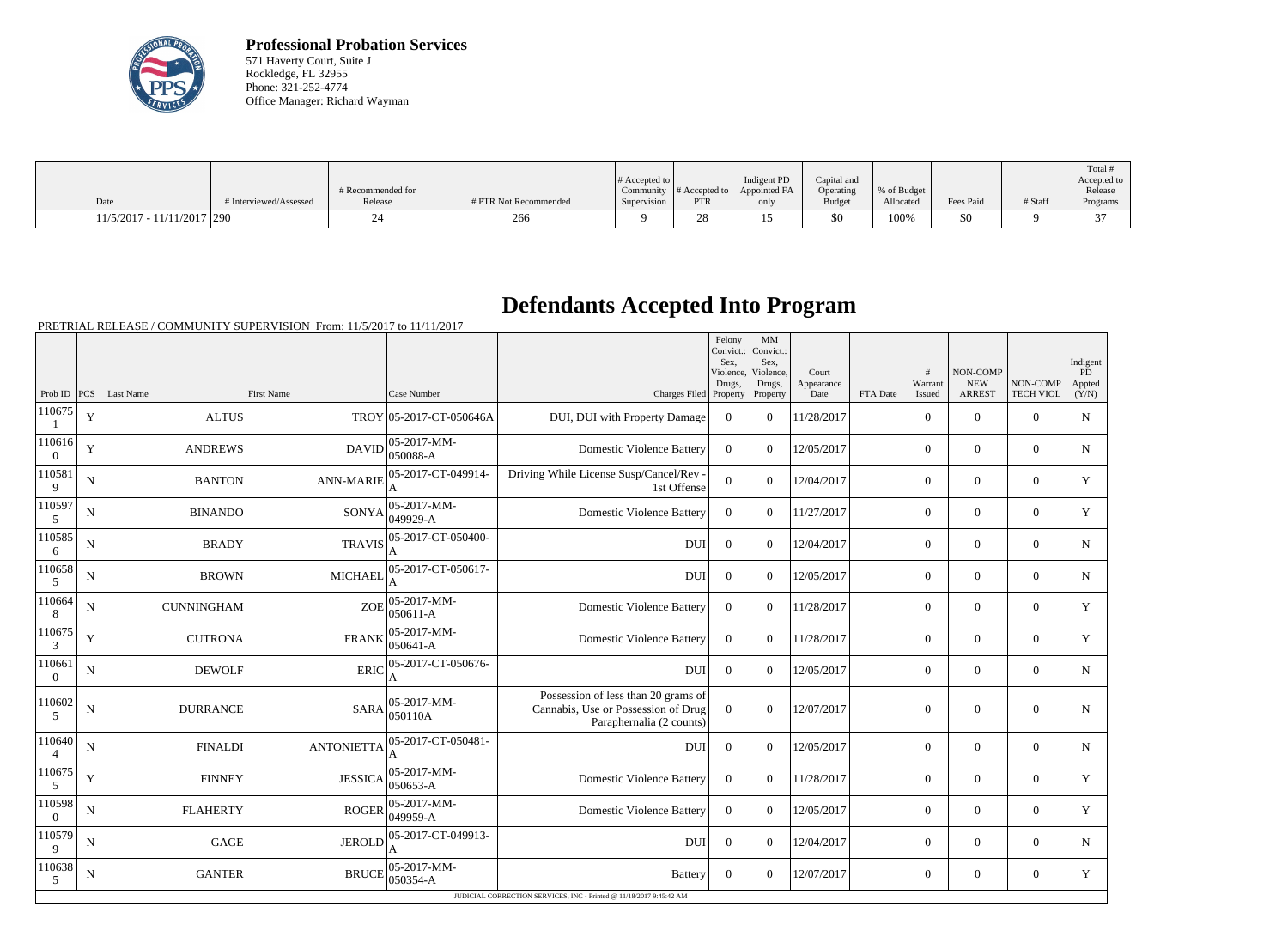## **Defendants Accepted Into Program**

PRETRIAL RELEASE / COMMUNITY SUPERVISION From: 11/5/2017 to 11/11/2017

|                          |             |                   |                 |                                 |                                                                                                                                                                                                | Felony<br>Convict.:<br>Sex, | MM<br>Convict.:<br>Sex,         |                             |          |                        |                                         |                              | Indigent              |
|--------------------------|-------------|-------------------|-----------------|---------------------------------|------------------------------------------------------------------------------------------------------------------------------------------------------------------------------------------------|-----------------------------|---------------------------------|-----------------------------|----------|------------------------|-----------------------------------------|------------------------------|-----------------------|
| Prob ID $PCS$            |             | Last Name         | First Name      | Case Number                     | Charges Filed Property                                                                                                                                                                         | Violence,<br>Drugs,         | Violence.<br>Drugs,<br>Property | Court<br>Appearance<br>Date | FTA Date | #<br>Warrant<br>Issued | NON-COMP<br><b>NEW</b><br><b>ARREST</b> | NON-COMP<br><b>TECH VIOL</b> | PD<br>Appted<br>(Y/N) |
| 110655<br>5              | ${\bf N}$   | <b>GOULD</b>      |                 | DONALD 05-2017-CF-043959A       | DUI Manslaughter, Leaving Scene of A<br>Crash Resulting in Death                                                                                                                               | $\Omega$                    | $\overline{0}$                  | 01/19/2018                  |          | $\overline{0}$         | $\overline{0}$                          | $\overline{0}$               | ${\bf N}$             |
| 110676<br>$\Omega$       | $\mathbf Y$ | <b>GREGORY</b>    |                 | GERALD 05-2017-CF-050643A       | POSSESS OF CONTROLLED<br>SUBSTANCE W/O RX, Possession of<br>Drug Paraphernalia                                                                                                                 | $\Omega$                    | $\theta$                        | 12/07/2017                  |          | $\overline{0}$         | $\overline{0}$                          | $\overline{0}$               | Y                     |
| 110658<br>8              | $\mathbf N$ | <b>HARTGRAVE</b>  | <b>HAYDEN</b>   | 05-2017-CT-050618-              | <b>DUI</b>                                                                                                                                                                                     | $\Omega$                    | $\overline{0}$                  | 12/05/2017                  |          | $\overline{0}$         | $\overline{0}$                          | $\overline{0}$               | N                     |
| 110674<br>6              | N           | <b>HICKERSON</b>  | <b>CLINT</b>    | 05-2017-MM-<br>050644-A         | <b>Domestic Violence Battery</b>                                                                                                                                                               | $\Omega$                    | $\Omega$                        | 11/28/2017                  |          | $\overline{0}$         | $\overline{0}$                          | $\overline{0}$               | N                     |
| 110675<br>6              | $\mathbf N$ | <b>HODGE</b>      | <b>MARK</b>     | 05-2017-CT-050644-              | <b>DUI</b>                                                                                                                                                                                     | $\overline{0}$              | $\overline{0}$                  | 11/28/2017                  |          | $\overline{0}$         | $\overline{0}$                          | $\overline{0}$               | N                     |
| 110621                   | $\mathbf N$ | <b>HOLBECK</b>    | <b>JONATHAN</b> | 05-2017-CT-050361-              | <b>DUI</b>                                                                                                                                                                                     | $\theta$                    | $\Omega$                        | 12/05/2017                  |          | $\overline{0}$         | $\overline{0}$                          | $\overline{0}$               | N                     |
| 110581<br>8              | ${\bf N}$   | <b>JACOBS</b>     | <b>ROBERT</b>   | 05-2017-CT-049957-              | <b>DUI</b>                                                                                                                                                                                     | $\overline{0}$              | $\Omega$                        | 12/18/2017                  |          | $\overline{0}$         | $\overline{0}$                          | $\overline{0}$               | N                     |
| 110635<br>9              | N           | <b>JADUNANDAN</b> | <b>SHIVANIE</b> | $ 05-2017-MM-$<br>050309-A      | <b>Domestic Violence Battery</b>                                                                                                                                                               | $\Omega$                    | $\Omega$                        | 11/27/2017                  |          | $\overline{0}$         | $\overline{0}$                          | $\overline{0}$               | Y                     |
| 110582                   | ${\bf N}$   | <b>JOHNSON</b>    | <b>JAHMANI</b>  | 05-2017-CT-049912-              | No Valid Driver's License                                                                                                                                                                      | $\Omega$                    | $\Omega$                        | 12/04/2017                  |          | $\overline{0}$         | $\overline{0}$                          | $\overline{0}$               | Y                     |
| 110661<br>5              | ${\bf N}$   | <b>KENNEY</b>     |                 | THOMAS 05-2017-CT-050675A       | DUI, Refuse Breath Urine Blood DUI Test<br>After Prev Susp                                                                                                                                     | $\overline{0}$              | $\Omega$                        | 12/05/2017                  |          | $\overline{0}$         | $\overline{0}$                          | $\overline{0}$               | N                     |
| 110675<br>2              | Y           | <b>LERCH</b>      | <b>AUSTIN</b>   | 05-2017-CT-050659-              | Refuse Breath Urine Blood DUI Test After<br>Prev Susp                                                                                                                                          | $\Omega$                    | $\overline{0}$                  | 11/28/2017                  |          | $\overline{0}$         | $\overline{0}$                          | $\overline{0}$               | $\mathbf N$           |
| 110674<br>9              | Y           | <b>LUCAS</b>      | <b>MICHELLE</b> | $05-2017-MM$ -<br>050652-A      | <b>Domestic Violence Battery</b>                                                                                                                                                               | $\Omega$                    | $\Omega$                        | 11/27/2017                  |          | $\overline{0}$         | $\boldsymbol{0}$                        | $\overline{0}$               | Y                     |
| 110653<br>$\Omega$       | ${\bf N}$   | <b>MILLER</b>     | <b>GREGORY</b>  | $05-2017-MM$ -<br>050484A       | Possession of Drug Paraphernalia,<br>Possession of less than 20 grams of<br>Cannabis                                                                                                           | $\theta$                    | $\overline{0}$                  | 11/27/2017                  |          | $\overline{0}$         | $\overline{0}$                          | $\overline{0}$               | Y                     |
| 110676                   | ${\bf N}$   | <b>MORAN</b>      |                 | CHARLES 05-2017-CT-050717-<br>A | <b>DUI</b>                                                                                                                                                                                     | $\overline{0}$              | $\overline{0}$                  | 12/05/2017                  |          | $\boldsymbol{0}$       | $\overline{0}$                          | $\overline{0}$               | $\mathbf N$           |
| 110642<br>4              | $\mathbf N$ | PEZZAROSSI        | <b>PETER</b>    | 05-2017-CT-050487-              | <b>DUI</b>                                                                                                                                                                                     | $\mathbf{0}$                | $\overline{0}$                  | 12/05/2017                  |          | $\boldsymbol{0}$       | $\overline{0}$                          | $\overline{0}$               | N                     |
| 110675                   | N           | <b>PHILLIPS</b>   | <b>TYLER</b>    | $ 05-2017-MM-$<br>050651-A      | <b>Domestic Violence Battery</b>                                                                                                                                                               | $\overline{0}$              | $\overline{0}$                  | 11/28/2017                  |          | $\overline{0}$         | $\mathbf{0}$                            | $\overline{0}$               | N                     |
| 110616<br>$\overline{2}$ | N           | <b>PRICE</b>      | <b>MICHELLE</b> | 05-2017-MM-<br>050106-A         | <b>Domestic Violence Battery</b>                                                                                                                                                               | $\overline{0}$              | $\overline{0}$                  | 11/27/2017                  |          | $\overline{0}$         | $\overline{0}$                          | $\overline{0}$               | Y                     |
| 110581                   | $\mathbf Y$ | <b>SCHWINDT</b>   | <b>STEVEN</b>   | 05-2017-CF-049905-              | DUI FELONY THIRD OR<br>SUBSEQUENT OFFENSE                                                                                                                                                      | $\Omega$                    | $\overline{0}$                  | 12/05/2017                  |          | $\overline{0}$         | $\overline{0}$                          | $\boldsymbol{0}$             | Y                     |
| 110602<br>3              | N           | <b>SHIPLEY</b>    | <b>AUDRA</b>    | 05-2017-CT-050146-              | <b>DUI</b>                                                                                                                                                                                     | $\overline{0}$              | $\overline{0}$                  | 12/04/2017                  |          | $\boldsymbol{0}$       | $\overline{0}$                          | $\overline{0}$               | N                     |
| 110675<br>9              | $\mathbf Y$ | <b>SMITH</b>      | <b>AHKADET</b>  | 05-2017-MM-<br>050634-A         | <b>Domestic Violence Battery</b>                                                                                                                                                               | $\overline{0}$              | $\overline{0}$                  | 11/27/2017                  |          | $\overline{0}$         | $\mathbf{0}$                            | $\boldsymbol{0}$             | Y                     |
| 110618<br>9              | ${\bf N}$   | <b>WOLF</b>       | <b>KENNETH</b>  | 05-2017-CT-050305-              | <b>DUI</b>                                                                                                                                                                                     | $\overline{0}$              | $\overline{0}$                  | 12/04/2017                  |          | $\overline{0}$         | $\overline{0}$                          | $\overline{0}$               | N                     |
| 110579                   | ${\bf N}$   | <b>WOOLRICH</b>   | <b>LANCE</b>    | $ 05-2017-MM-$<br>049892A       | No Vehicle Registration, Tag Altered not<br>Assigned, Reckless Driving, Possession of<br>less than 20 grams of Cannabis<br>JUDICIAL CORRECTION SERVICES, INC - Printed @ 11/18/2017 9:45:42 AM | $\Omega$                    | $\boldsymbol{0}$                | 12/05/2017                  |          | $\boldsymbol{0}$       | $\boldsymbol{0}$                        | $\boldsymbol{0}$             | N                     |